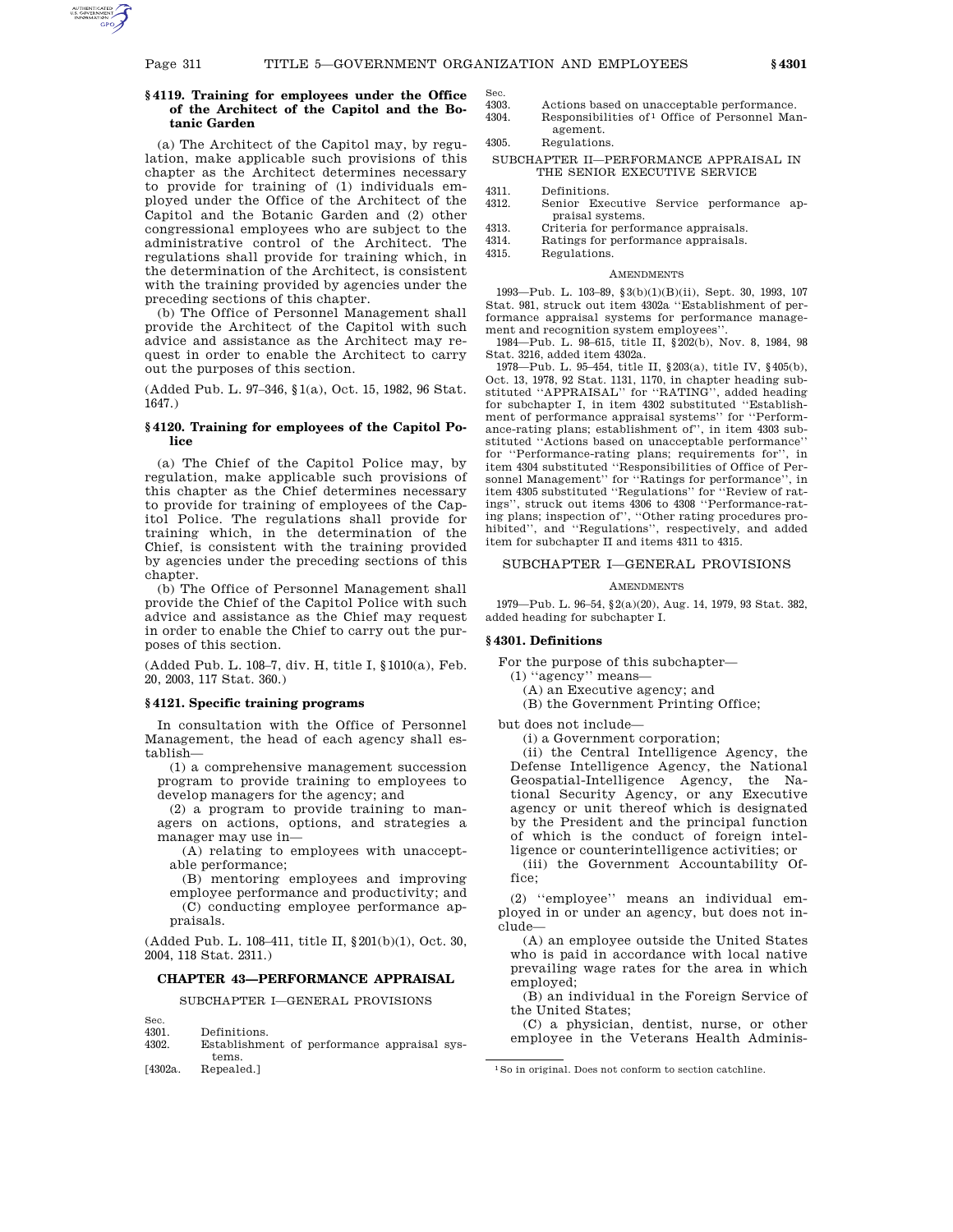tration of the Department of Veterans Affairs whose pay is fixed under chapter 73 of title 38;

(D) an administrative law judge appointed under section 3105 of this title;

(E) an individual in the Senior Executive Service or the Federal Bureau of Investigation and Drug Enforcement Administration Senior Executive Service;

(F) an individual appointed by the President;

(G) an individual occupying a position not in the competitive service excluded from coverage of this subchapter by regulations of the Office of Personnel Management; or

(H) an individual who (i) is serving in a position under a temporary appointment for less than one year, (ii) agrees to serve without a performance evaluation, and (iii) will not be considered for a reappointment or for an increase in pay based in whole or in part on performance; and

(3) ''unacceptable performance'' means performance of an employee which fails to meet established performance standards in one or more critical elements of such employee's position.

(Pub. L. 89–554, Sept. 6, 1966, 80 Stat. 440; Pub. L. 91–375, §6(c)(8), Aug. 12, 1970, 84 Stat. 776; Pub. L. 95–251, §2(a)(1), Mar. 27, 1978, 92 Stat. 183; Pub. L. 95–454, title II, §203(a), Oct. 13, 1978, 92 Stat. 1131; Pub. L. 100–325, §2(f), May 30, 1988, 102 Stat. 581; Pub. L. 101–474, §5(e), Oct. 30, 1990, 104 Stat. 1100; Pub. L. 101–510, div. A, title XII, §1206(e), Nov. 5, 1990, 104 Stat. 1661; Pub. L. 102–54, §13(b)(2), June 13, 1991, 105 Stat. 274; Pub. L. 103–359, title V, §501(e), Oct. 14, 1994, 108 Stat. 3429; Pub. L. 104–201, div. A, title XI, §1122(a)(1), Sept. 23, 1996, 110 Stat. 2687; Pub. L. 108–271, §8(b), July 7, 2004, 118 Stat. 814; Pub. L. 110–417, [div. A], title IX, §931(a)(1), Oct. 14, 2008, 122 Stat. 4575.)

| <i>Derivation</i> | U.S. Code      | Revised Statutes and<br><i>Statutes at Large</i>                                                                                                                                                                                                                                                                                                       |
|-------------------|----------------|--------------------------------------------------------------------------------------------------------------------------------------------------------------------------------------------------------------------------------------------------------------------------------------------------------------------------------------------------------|
|                   | 5 U.S.C. 2001. | Sept. 30, 1950, ch. 1123, §2, 64<br>Stat. 1098.<br>Sept. 1, 1954, ch. 1208,<br>§ 601(a), 68 Stat, 1115.<br>June 17, 1957, Pub. L. 85-56,<br>§ 2201(21), 71 Stat. 159.<br>July 11, 1957, Pub. L. 85-101,<br>71 Stat. 293.<br>Sept. 2, 1958, Pub. L. 85-857,<br>§13(p), 72 Stat. 1266.<br>Mar. 26, 1964, Pub. L. 88-290,<br>"Sec. 306(b)", 78 Stat. 170. |

In paragraph (1), the term ''Executive agency'' is substituted for the reference to ''executive departments, the independent establishments and agencies in the executive branch, including corporations wholly owned by the United States'' and ''the General Accounting Office''. The exception of ''a Government controlled corporation'' is added in subparagraph (vii) to preserve the application of this chapter to ''corporations wholly owned by the United States''. The exceptions for Production credit corporations and Federal intermediate credit banks in former section 2001(b)(5), (6) are omitted as they are no longer ''corporations wholly owned by the United States''. Under the Farm Credit Act of 1956, 70 Stat. 659, the production credit corporations were merged in the Federal intermediate credit banks, and pursuant to that Act the Federal intermediate credit

banks have ceased to be corporations owned by the United States. The exceptions for Federal land banks and banks for cooperatives in former section 2001(b)(7), (8) are omitted as included within the exception of ''a Government controlled corporation'' in subparagraph (vii).

Paragraph (2) is supplied because the definition of ''employee'' in section 2105 does not encompass individuals employed by the government of the District of Columbia. The definition in paragraph (2) does not encompass members of the uniformed services as they are not 'employed'' in or under an agency.

Paragraph  $(2)(E)$  is based on the third and fifth sentences, respectively, of former sections 1010 and 1011, which are carried into sections 5362 and 559, respectively, and section 1106(a) of the Act of Oct. 28, 1949, ch. 782, 63 Stat. 972.

Standard changes are made to conform with the definitions applicable and the style of this title as outlined in the preface to the report.

#### **AMENDMENTS**

2008—Par. (1)(ii) Pub. L. 110–417 substituted ''National Geospatial-Intelligence Agency'' for ''National Imagery and Mapping Agency''.

 $2004-\overline{\mathrm{Pa}}$ r. (1)(iii). Pub. L. 108-271 substituted "Government Accountability Office'' for ''General Accounting Office''.

1996—Par. (1)(ii). Pub. L. 104–201 substituted ''National Imagery and Mapping Agency'' for ''Central Imagery Office''.

 $1994$ —Par. (1)(ii). Pub. L. 103–359 inserted "the Central Imagery Office,'' after ''Defense Intelligence Agency,''.

1991—Par. (2)(C). Pub. L. 102–54 substituted ''Veterans Health Administration of the Department of Veterans Affairs'' for ''Department of Medicine and Surgery, Veterans' Administration''.

1990—Par. (1). Pub. L. 101–474 redesignated subpar. (C) as (B) and struck out former subpar. (B) which included Administrative Office of United States Courts within definition of ''agency''.

Par. (2)(H). Pub. L. 101–510 added subpar. (H).

1988—Par. (2)(E). Pub. L. 100–325 inserted reference to Federal Bureau of Investigation and Drug Enforcement Administration Senior Executive Service.

1978—Pub. L. 95–454 substituted provisions defining ''agency'', ''employee'', and ''unacceptable performance'' for provisions defining ''agency'' and ''employee''.

Par. (2)(E). Pub. L. 95–251 substituted ''administrative law judge'' for ''hearing examiner''.

1970—Par. (1)(ii). Pub. L. 91–375 repealed cl. (ii) which excluded postal field service from definition of ''agency''.

#### EFFECTIVE DATE OF 1996 AMENDMENT

Amendment by Pub. L. 104–201 effective Oct. 1, 1996, see section 1124 of Pub. L. 104–201, set out as a note under section 193 of Title 10, Armed Forces.

### EFFECTIVE DATE OF 1978 AMENDMENT

Amendment by Pub. L. 95–454 effective 90 days after Oct. 13, 1978, see section 907 of Pub. L. 95–454, set out as a note under section 1101 of this title.

## EFFECTIVE DATE OF 1970 AMENDMENT

Amendment by Pub. L. 91–375 effective within 1 year after Aug. 12, 1970, on date established therefor by Board of Governors of United States Postal Service and published by it in Federal Register, see section 15(a) of Pub. L. 91–375, set out as an Effective Date note preceding section 101 of Title 39, Postal Service.

## **§ 4302. Establishment of performance appraisal systems**

(a) Each agency shall develop one or more performance appraisal systems which—

(1) provide for periodic appraisals of job performance of employees;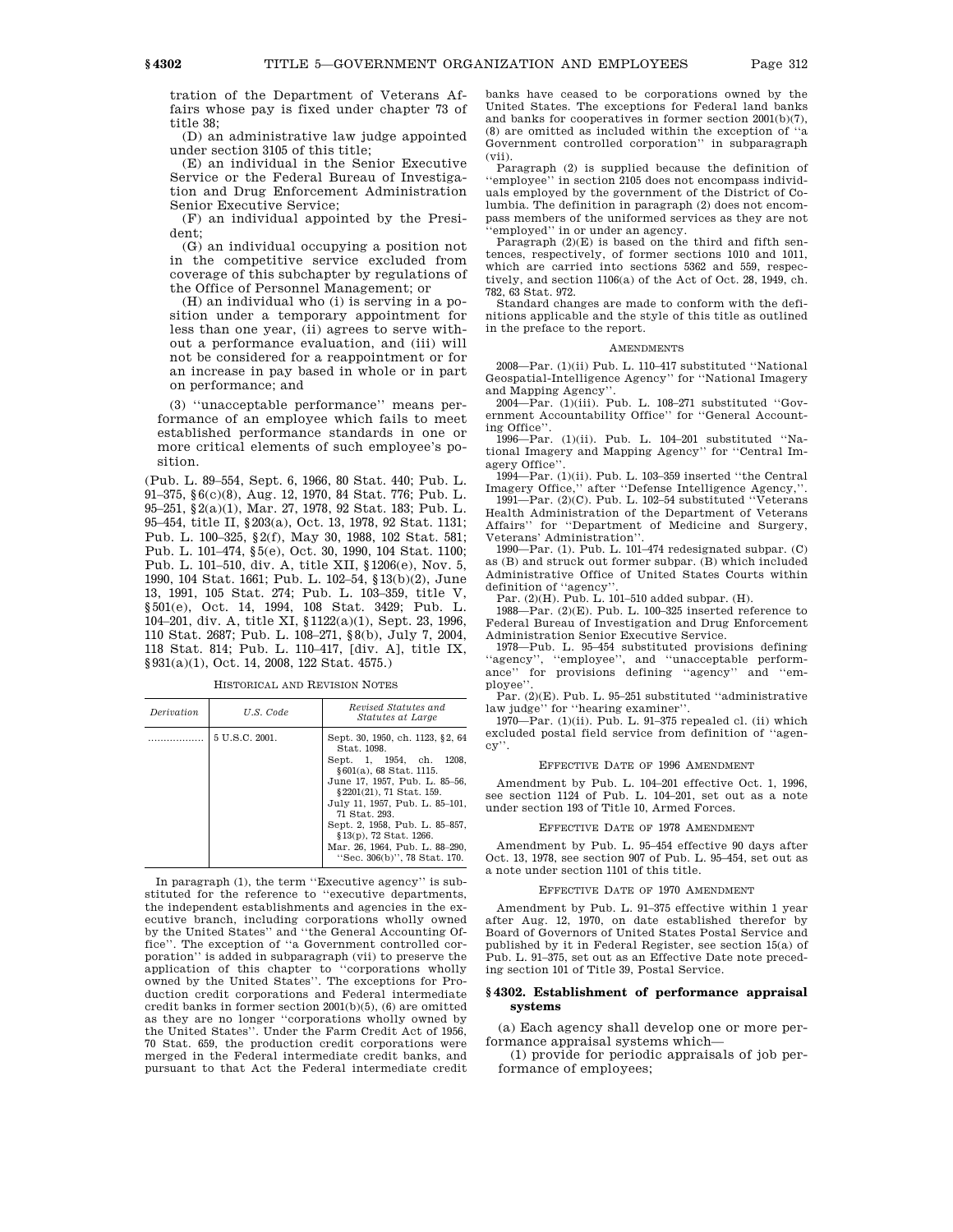(2) encourage employee participation in establishing performance standards; and

(3) use the results of performance appraisals as a basis for training, rewarding, reassigning, promoting, reducing in grade, retaining, and removing employees.

(b) Under regulations which the Office of Personnel Management shall prescribe, each performance appraisal system shall provide for—

(1) establishing performance standards which will, to the maximum extent feasible, permit the accurate evaluation of job performance on the basis of objective criteria (which may include the extent of courtesy demonstrated to the public) related to the job in question for each employee or position under the system;

(2) as soon as practicable, but not later than October 1, 1981, with respect to initial appraisal periods, and thereafter at the beginning of each following appraisal period, communicating to each employee the performance standards and the critical elements of the employee's position;

(3) evaluating each employee during the appraisal period on such standards;

(4) recognizing and rewarding employees whose performance so warrants;

(5) assisting employees in improving unacceptable performance; and

(6) reassigning, reducing in grade, or removing employees who continue to have unacceptable performance but only after an opportunity to demonstrate acceptable performance.

(c) In accordance with regulations which the Office shall prescribe, the head of an agency may administer and maintain a performance appraisal system electronically.

(Pub. L. 89–554, Sept. 6, 1966, 80 Stat. 440; Pub. L. 95–454, title II, §203(a), Oct. 13, 1978, 92 Stat. 1132; Pub. L. 102–378, §2(18), Oct. 2, 1992, 106 Stat. 1347; Pub. L. 106–398, §1 [[div. A], title XI, §1104], Oct. 30, 2000, 114 Stat. 1654, 1654A–311.)

|  | HISTORICAL AND REVISION NOTES |
|--|-------------------------------|
|  | Romsod Statutos               |

| Derivation | U.S. Code      | Revised Statutes and<br><i>Statutes at Large</i> |
|------------|----------------|--------------------------------------------------|
|            | 5 U.S.C. 2002. | Sept. 30, 1950, ch. 1123, §3, 64<br>Stat. 1098.  |

Standard changes are made to conform with the definitions applicable and the style of this title as outlined in the preface to the report.

## AMENDMENTS

2000—Subsec. (c). Pub. L. 106–398 added subsec. (c). 1992—Subsec. (a)(3). Pub. L. 102–378 substituted a period for semicolon at end.

1978—Pub. L. 95–454 substituted ''Establishment of performance appraisal systems'' for ''Performance-rating plans; establishment of'' in section catchline and in text substituted provisions relating to the establishment of a performance appraisal system, for provisions relating to the establishment of performance-rating plans.

### EFFECTIVE DATE OF 1978 AMENDMENT

Amendment by Pub. L. 95–454 effective 90 days after Oct. 13, 1978, see section 907 of Pub. L. 95–454, set out as a note under section 1101 of this title.

# **[§ 4302a. Repealed. Pub. L. 103–89, § 3(b)(1)(B)(i), Sept. 30, 1993, 107 Stat. 981]**

Section, added Pub. L. 98–615, title II, §202(a), Nov. 8, 1984, 98 Stat. 3214; amended Pub. L. 101–103, §5(a), Sept. 30, 1989, 103 Stat. 671; Pub. L. 102–22, §2(a), Mar. 28, 1991, 105 Stat. 71, related to the establishment of performance appraisal systems for performance management and recognition system employees.

## EFFECTIVE DATE OF REPEAL

Repeal effective Nov. 1, 1993, see section 3(c) of Pub. L. 103–89, set out as an Effective Date of 1993 Amendment note under section 3372 of this title.

### **§ 4303. Actions based on unacceptable performance**

(a) Subject to the provisions of this section, an agency may reduce in grade or remove an employee for unacceptable performance.

(b)(1) An employee whose reduction in grade or removal is proposed under this section is entitled to—

(A) 30 days' advance written notice of the proposed action which identifies—

(i) specific instances of unacceptable performance by the employee on which the proposed action is based; and

(ii) the critical elements of the employee's position involved in each instance of unacceptable performance;

(B) be represented by an attorney or other representative;

(C) a reasonable time to answer orally and in writing; and

(D) a written decision which—

(i) in the case of a reduction in grade or removal under this section, specifies the instances of unacceptable performance by the employee on which the reduction in grade or removal is based, and

(ii) unless proposed by the head of the agency, has been concurred in by an employee who is in a higher position than the employee who proposed the action.

(2) An agency may, under regulations prescribed by the head of such agency, extend the notice period under subsection (b)(1)(A) of this section for not more than 30 days. An agency may extend the notice period for more than 30 days only in accordance with regulations issued by the Office of Personnel Management.

(c) The decision to retain, reduce in grade, or remove an employee—

(1) shall be made within 30 days after the date of expiration of the notice period, and

(2) in the case of a reduction in grade or removal, may be based only on those instances of unacceptable performance by the employee—

(A) which occurred during the 1-year period ending on the date of the notice under subsection  $(b)(1)(A)$  of this section in connection with the decision; and

(B) for which the notice and other requirements of this section are complied with.

(d) If, because of performance improvement by the employee during the notice period, the employee is not reduced in grade or removed, and the employee's performance continues to be acceptable for 1 year from the date of the advance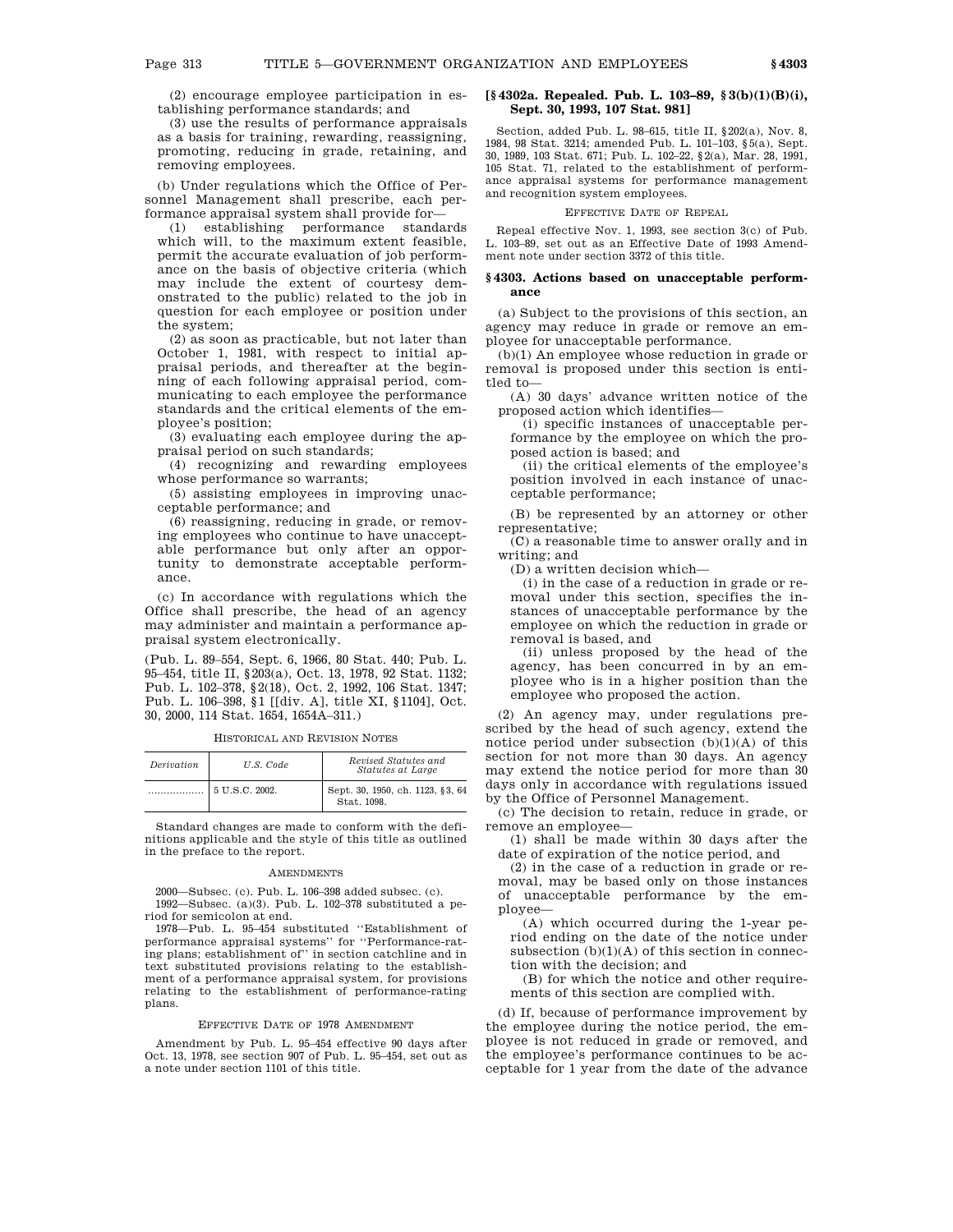written notice provided under subsection  $(b)(1)(A)$  of this section, any entry or other notation of the unacceptable performance for which the action was proposed under this section shall be removed from any agency record relating to the employee.

(e) Any employee who is—

(1) a preference eligible;

(2) in the competitive service; or

(3) in the excepted service and covered by subchapter II of chapter 75,

and who has been reduced in grade or removed under this section is entitled to appeal the action to the Merit Systems Protection Board under section 7701.

(f) This section does not apply to—

(1) the reduction to the grade previously held of a supervisor or manager who has not completed the probationary period under section 3321(a)(2) of this title,

(2) the reduction in grade or removal of an employee in the competitive service who is serving a probationary or trial period under an initial appointment or who has not completed 1 year of current continuous employment under other than a temporary appointment limited to 1 year or less, or

(3) the reduction in grade or removal of an employee in the excepted service who has not completed 1 year of current continuous employment in the same or similar positions.

(Pub. L. 89–554, Sept. 6, 1966, 80 Stat. 440; Pub. L. 95–454, title II, §203(a), Oct. 13, 1978, 92 Stat. 1133; Pub. L. 101–376, §2(b), Aug. 17, 1990, 104 Stat. 462.)

HISTORICAL AND REVISION NOTES

| <i>Derivation</i> | U.S. Code      | Revised Statutes and<br>Statutes at Large       |
|-------------------|----------------|-------------------------------------------------|
|                   | 5 U.S.C. 2004. | Sept. 30, 1950, ch. 1123, §5, 64<br>Stat. 1098. |

The words ''required by this chapter'' are omitted as unnecessary.

Standard changes are made to conform with the definitions applicable and the style of this title as outlined in the preface to the report.

### AMENDMENTS

1990—Subsec. (e). Pub. L. 101–376 amended subsec. (e) generally. Prior to amendment, subsec. (e) read as follows: ''Any employee who is a preference eligible or is in the competitive service and who has been reduced in grade or removed under this section is entitled to appeal the action to the Merit Systems Protection Board under section 7701 of this title.

1978—Pub. L. 95–454 substituted ''Actions based on unacceptable performance'' for ''Performance-rating plans; requirements for'' in section catchline and in text substituted provisions relating to actions based on unacceptable performance, for provisions relating to requirements for performance-rating plans.

### EFFECTIVE DATE OF 1990 AMENDMENT

Section 2(c) of Pub. L. 101–376 provided that: ''The amendments made by this section [amending this section and section 7511 of this title] shall apply with respect to any personnel action taking effect on or after the effective date of this Act [see below].''

Section 4 of Pub. L. 101–376 provided that: ''This Act and the amendments made by this Act [amending this section, sections 7511 and 7701 of this title, and enacting provisions set out as notes under this section and section 7501 of this title] shall become effective on the

date of the enactment of this Act [Aug. 17, 1990], and, except as provided in section 2(c) [set out above], shall apply with respect to any appeal or other proceeding brought on or after such date.''

## EFFECTIVE DATE OF 1978 AMENDMENT

Amendment by Pub. L. 95–454 effective 90 days after Oct. 13, 1978, see section 907 of Pub. L. 95–454, set out as a note under section 1101 of this title.

## **§ 4304. Responsibilities of the Office of Personnel Management**

(a) The Office of Personnel Management shall make technical assistance available to agencies in the development of performance appraisal systems.

(b)(1) The Office shall review each performance appraisal system developed by any agency under this section and determine whether the performance appraisal system meets the requirements of this subchapter.

(2) The Comptroller General shall from time to time review on a selected basis performance appraisal systems established under this subchapter to determine the extent to which any such system meets the requirements of this subchapter and shall periodically report its findings to the Office and to the Congress.

(3) If the Office determines that a system does not meet the requirements of this subchapter (including regulations prescribed under section 4305), the Office shall direct the agency to implement an appropriate system or to correct operations under the system, and any such agency shall take any action so required.

(Pub. L. 89–554, Sept. 6, 1966, 80 Stat. 440; Pub. L. 95–454, title II, §203(a), Oct. 13, 1978, 92 Stat. 1134.)

HISTORICAL AND REVISION NOTES

| Derivation | U.S. Code      | Revised Statutes and<br>Statutes at Large       |
|------------|----------------|-------------------------------------------------|
|            | 5 U.S.C. 2005. | Sept. 30, 1950, ch. 1123, §6, 64<br>Stat. 1099. |

In subsection (a)(1), the words ''corresponding to an efficiency rating of 'good' under the Veterans' Preference Act of 1944, as amended, and under laws superseded by this chapter'' in clause (1) of former section 2005 are omitted, but are carried into section 3502.

Standard changes are made to conform with the definitions applicable and the style of this title as outlined in the preface to the report.

#### **AMENDMENTS**

1978—Pub. L. 95–454 substituted ''Responsibilities of the Office of Personnel Management'' for ''Ratings for performance'' in section catchline and in text substituted provisions relating to the responsibilities of the Office of Personnel Management under this subchapter, for provisions relating to ratings for performance.

## EFFECTIVE DATE OF 1978 AMENDMENT

Amendment by Pub. L. 95–454 effective 90 days after Oct. 13, 1978, see section 907 of Pub. L. 95–454, set out as a note under section 1101 of this title.

# **§ 4305. Regulations**

The Office of Personnel Management may prescribe regulations to carry out the purpose of this subchapter.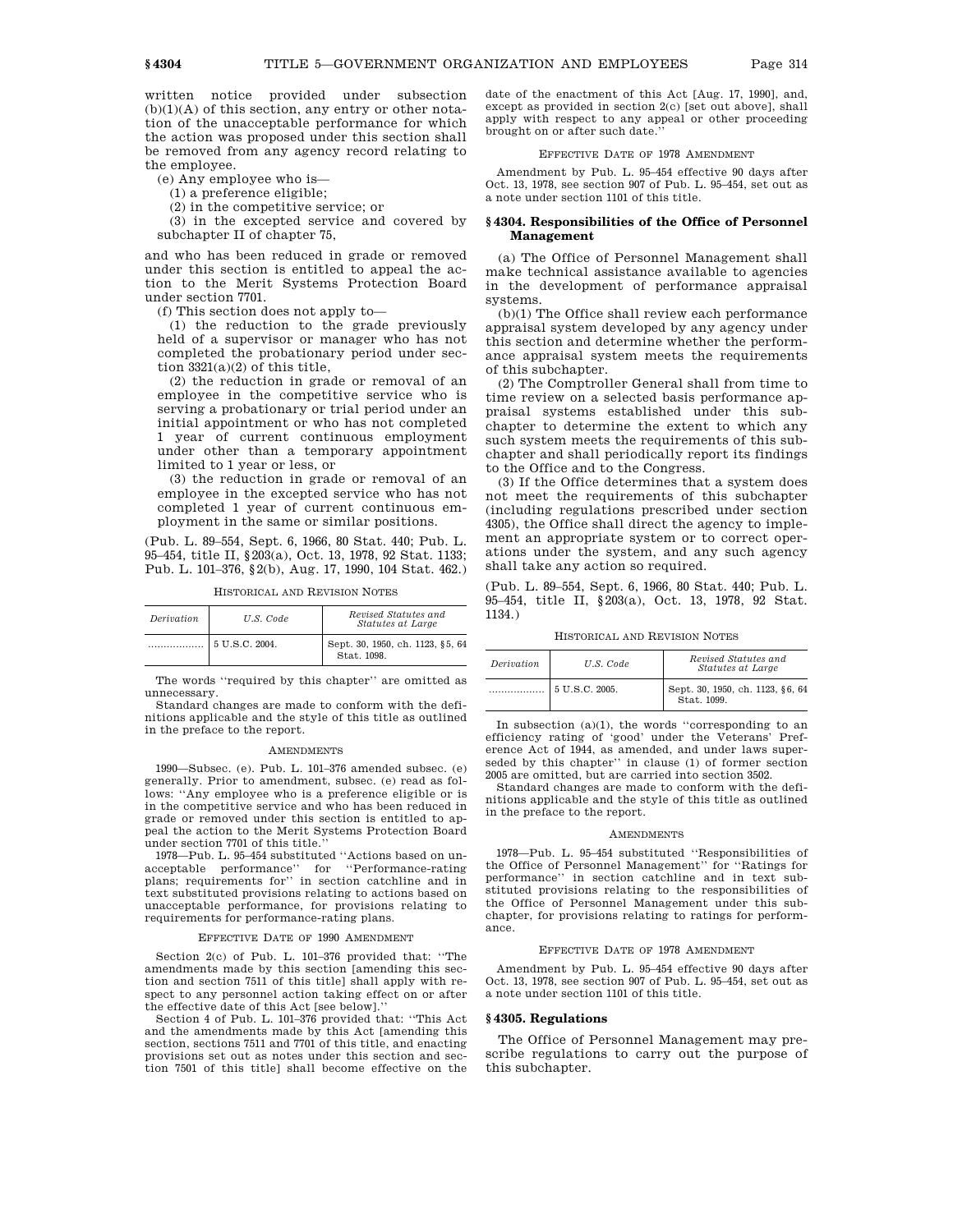(Pub. L. 89–554, Sept. 6, 1966, 80 Stat. 441; Pub. L. 95–454, title II, §203(a), Oct. 13, 1978, 92 Stat. 1134.)

| <i>Derivation</i> | U.S. Code      | Revised Statutes and<br><i>Statutes at Large</i> |
|-------------------|----------------|--------------------------------------------------|
|                   | 5 U.S.C. 2006. | Sept. 30, 1950, ch. 1123, §7, 64<br>Stat. 1099.  |

HISTORICAL AND REVISION NOTES

In subsection (c), the words ''as a matter of right'' are omitted as unnecessary.

In subsection (d), the words "are entitled" are sub-<br>ituted for "shall be afforded an opportunity". The stituted for "shall be afforded an opportunity" word ''considers'' is substituted for ''deems to be''.

Standard changes are made to conform with the definitions applicable and the style of this title as outlined in the preface to the report.

## **AMENDMENTS**

1978—Pub. L. 95–454 substituted ''Regulations'' for ''Review of ratings'' in section catchline and in text substituted provisions relating to regulations to carry out this subchapter, for provisions relating to review of ratings.

EFFECTIVE DATE OF 1978 AMENDMENT

Amendment by Pub. L. 95–454 effective 90 days after Oct. 13, 1978, see section 907 of Pub. L. 95–454, set out as a note under section 1101 of this title.

### **[§§ 4306 to 4308. Omitted]**

### CODIFICATION

Sections 4306 to 4308, Pub. L. 89–554, Sept. 6, 1966, 80 Stat. 441, 442, were omitted in the general revision of this chapter by the Civil Service Reform Act of 1978, Pub. L. 95–454, §203(a), Oct. 13, 1978, 92 Stat. 1131.

Section 4306 related to inspection of performance-rating plans.

Section 4307 related to prohibition of other rating procedures.

Section 4308 related to regulations for administration of the chapter, and is covered by revised section 4305.

## SUBCHAPTER II—PERFORMANCE AP-PRAISAL IN THE SENIOR EXECUTIVE SERVICE

### **§ 4311. Definitions**

For the purpose of this subchapter, ''agency'', ''senior executive'', and ''career appointee'' have the meanings set forth in section 3132(a) of this title.

(Added Pub. L. 95–454, title IV, §405(a), Oct. 13, 1978, 92 Stat. 1167.)

# EFFECTIVE DATE

Subchapter effective 9 months after Oct. 13, 1978, and congressional review of provisions of sections 401 through 412 of Pub. L. 95-454, see section  $415(a)(1)$ , (b), of Pub. L. 95–454, set out as a note under section 3131 of this title.

# **§ 4312. Senior Executive Service performance appraisal systems**

(a) Each agency shall, in accordance with standards established by the Office of Personnel Management, develop one or more performance appraisal systems designed to—

(1) permit the accurate evaluation of performance in any position on the basis of criteria which are related to the position and which specify the critical elements of the position;

(2) provide for systematic appraisals of performance of senior executives;

(3) encourage excellence in performance by senior executives; and

(4) provide a basis for making eligibility determinations for retention in the Senior Executive Service and for Senior Executive Service performance awards.

(b) Each performance appraisal system established by an agency under subsection (a) of this section shall provide—

(1) that, on or before the beginning of each rating period, performance requirements for each senior executive in the agency are established in consultation with the senior executive and communicated to the senior executive;

(2) that written appraisals of performance are based on the individual and organizational performance requirements established for the rating period involved; and

(3) that each senior executive in the agency is provided a copy of the appraisal and rating under section 4314 of this title and is given an opportunity to respond in writing and have the rating reviewed by an employee, or (with the consent of the senior executive) a commissioned officer in the uniformed services serving on active duty, in a higher level in the agency before the rating becomes final.

(c)(1) The Office shall review each agency's performance appraisal system under this section, and determine whether the agency performance appraisal system meets the requirements of this subchapter.

(2) The Comptroller General shall from time to time review performance appraisal systems under this section to determine the extent to which any such system meets the requirements under this subchapter and shall periodically report its findings to the Office and to each House of the Congress.

(3) If the Office determines that an agency performance appraisal system does not meet the requirements under this subchapter (including regulations prescribed under section 4315), the agency shall take such corrective action as may be required by the Office.

(d) A senior executive may not appeal any appraisal and rating under any performance appraisal system under this section.

(Added Pub. L. 95–454, title IV, §405(a), Oct. 13, 1978, 92 Stat. 1167; amended Pub. L. 98–615, title III, §306(b)(2), Nov. 8, 1984, 98 Stat. 3220.)

### **AMENDMENTS**

1984—Subsec. (b)(3). Pub. L. 98–615 inserted '', or (with the consent of the senior executive) a commissioned officer in the uniformed services serving on active duty,'' and directed that ''executive'' be struck out which was executed by striking ''executive'' only where it appeared before ''level in the agency''.

## EFFECTIVE DATE OF 1984 AMENDMENT

Amendment by Pub. L. 98–615 effective following expiration of 90-day period beginning on Nov. 8, 1984, see section 307 of Pub. L. 98–615, set out as a note under section 3393 of this title.

# **§ 4313. Criteria for performance appraisals**

Appraisals of performance in the Senior Executive Service shall be based on both individual